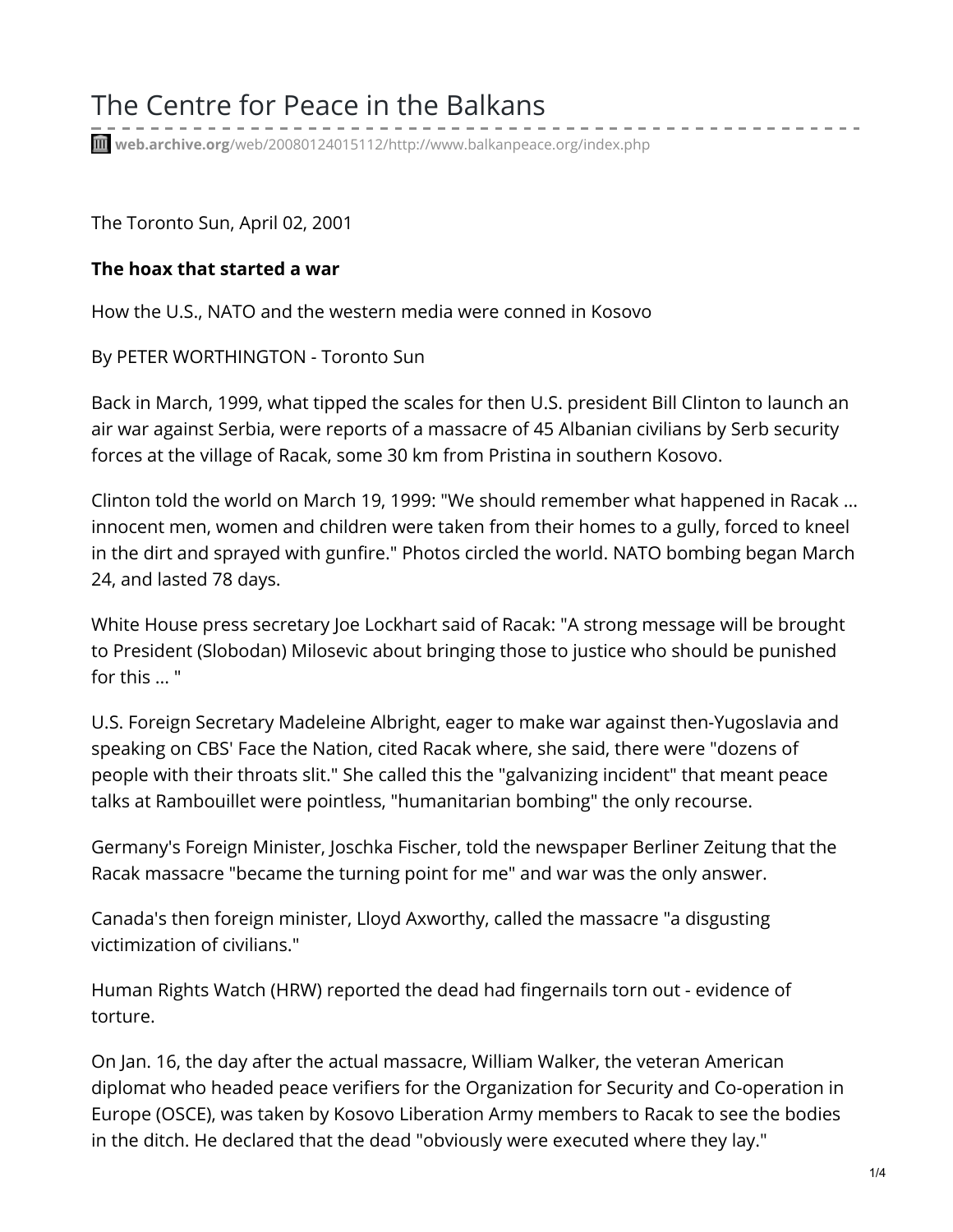His OSCE report spoke of "arbitrary arrests, killings and mutilations of unarmed civilians" at Racak.

## GROUND TROOPS

Canada's Louise Arbour, then special prosecutor for the war crimes tribunal, (hand-picked for the job by Albright) was prevented by Serb authorities from visiting Racak. She vowed retribution for the massacre, urging that "international troops on the ground" were the only way to effect arrests.

When Milosevic was indicted as a war criminal, the massacre at Racak was cited as evidence. The London Times wrote that victims had their eyes gouged out, heads smashed in, faces blown away at close range, all "farmers, workers, villagers, aged 12-74, men, women, children."

Serbian and Belorussian forensic people investigated, but were suspect, so the European Union authorized a forensic team from Finland, headed by Helena Ranta, a dental pathologist, to investigate. The Finnish report was not made public.

Ranta gave a press conference at which she was vague, admitting there was no evidence of mutilation or torture, and that Yugoslav authorities had co-operated. But she also called the killings "a crime against humanity," widely interpreted to mean Racak was indeed a coldblooded massacre.

It has since turned out, through subsequent investigations by German, French and American correspondents and by human rights and peace groups, including the anti-war International Action Centre and the Liberty Foundation, that the Racak massacre seems an enormous, albeit effective, hoax perpetrated by the Kosovo Liberation Army to persuade the U.S. and NATO to attack the Serbs. The goal was independence for Kosovo, possibly leading to the dream of a Greater Albania.

We now have a far better idea of what really happened at Racak - a pre-crisis town of 2,000 and a stronghold of KLA agitation. By January, 1999, most of its population had fled to a nearby town, Stimlje, leaving perhaps 400 people behind. When four Serbian policemen were ambushed and murdered in two separate incidents in a week, Serb security forces surrounded Racak and attacked. The Serbs tipped off foreign journalists who came to see. Fighting was savage and brief, not only in town but in the countryside.

Journalists found Racak had few people actually living there.

Some 20 bodies were counted. Serbs and journalists left at dusk. The next day, Jan. 16, the KLA was again in control.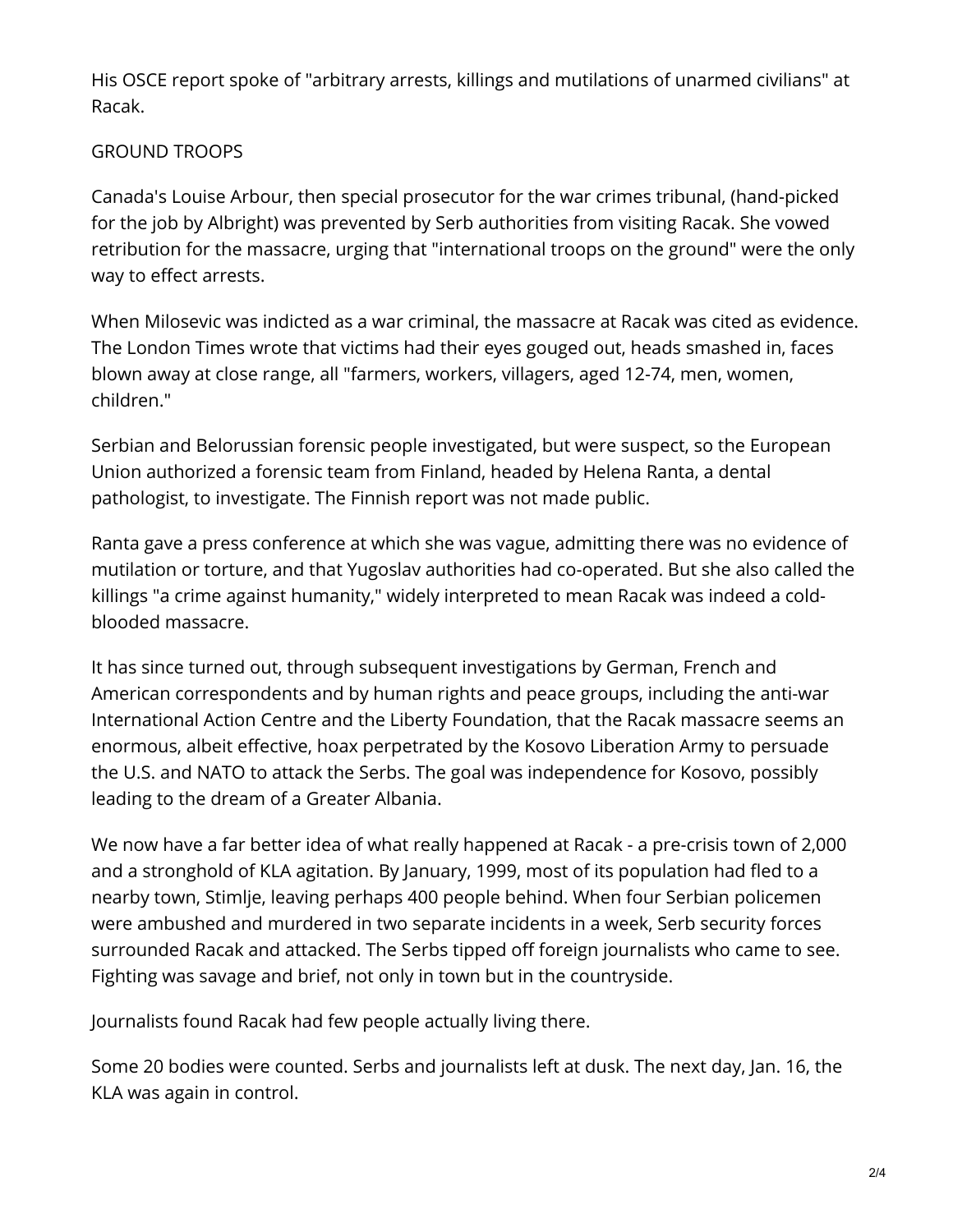During the night, it seems that all the KLA killed fighting in the area - 45 of them - were dumped in a gully at Racak and journalists and the OSCE investigators invited to see what was described as the "massacre" of unarmed civilians.

Military insignia and/or badges had been removed from clothing, military gear replaced by civilian clothing. No weapons were in sight. The hoax was on. William Walker was first on the scene and believed what he saw and was told. The international press relayed his outrage to the world.

Forensic evidence showed - as the Finnish team has since confirmed - that most of the 45 Racak dead had been shot at long range, not execution-style. Corpses tested positive with residue of gunpowder on their hands, indicating they had been firing weapons. No ammunition or shell casings were found near the bodies, where they had supposedly been massacred, nor were there pools of blood.

### BODIES MOVED

Pathologists also found the 45 dead men had all been shot in different parts of the body, from different directions, indicating a battle somewhere else, the dead dumped together for effect.

Until recently, no one was interested in the truth. "Whether or not it's a massacre, nobody wants to know any more," wrote Austria's Die Welt newspaper. Autopsy findings were delayed while the thirst for war echoed in the halls of allied power.

The German newspaper Berliner Zeitung got access to the Finnish forensic findings, and sent a team of reporters to investigate and concluded: "In all probability, there was no Racak massacre at all ... "

French journalist Renaud Girard of Le Figaro was in Racak and was puzzled that reports failed to mention it was a "fortified village with a lot of trenches" - a KLA stronghold. Although he wrote an initial massacre story, he later had doubts: "I felt something was wrong."

Christophe Chatelet of Le Monde was in Racak the day of the Serb attack, and found one dead and four wounded when he left at dusk. The next day the KLA showed bodies from a massacre that hadn't been there before. "I can't solve that mystery," he said. (At the time, KLA commander-in-chief Hashim Thaci told the BBC: "We had a key unit in the region and had a fierce fight. Regrettably, we had many casualties, but so did the Serbs.")

Further investigation shows that two TV journalists for Associated Press and two teams of OSCE observers also saw the fight for Racak from a hill, entered when Serb security forces did and left when they left. The AP crew filmed a deserted village. It was overnight that the KLA returned and gathered their dead from the fighting. Next day, Walker told the world